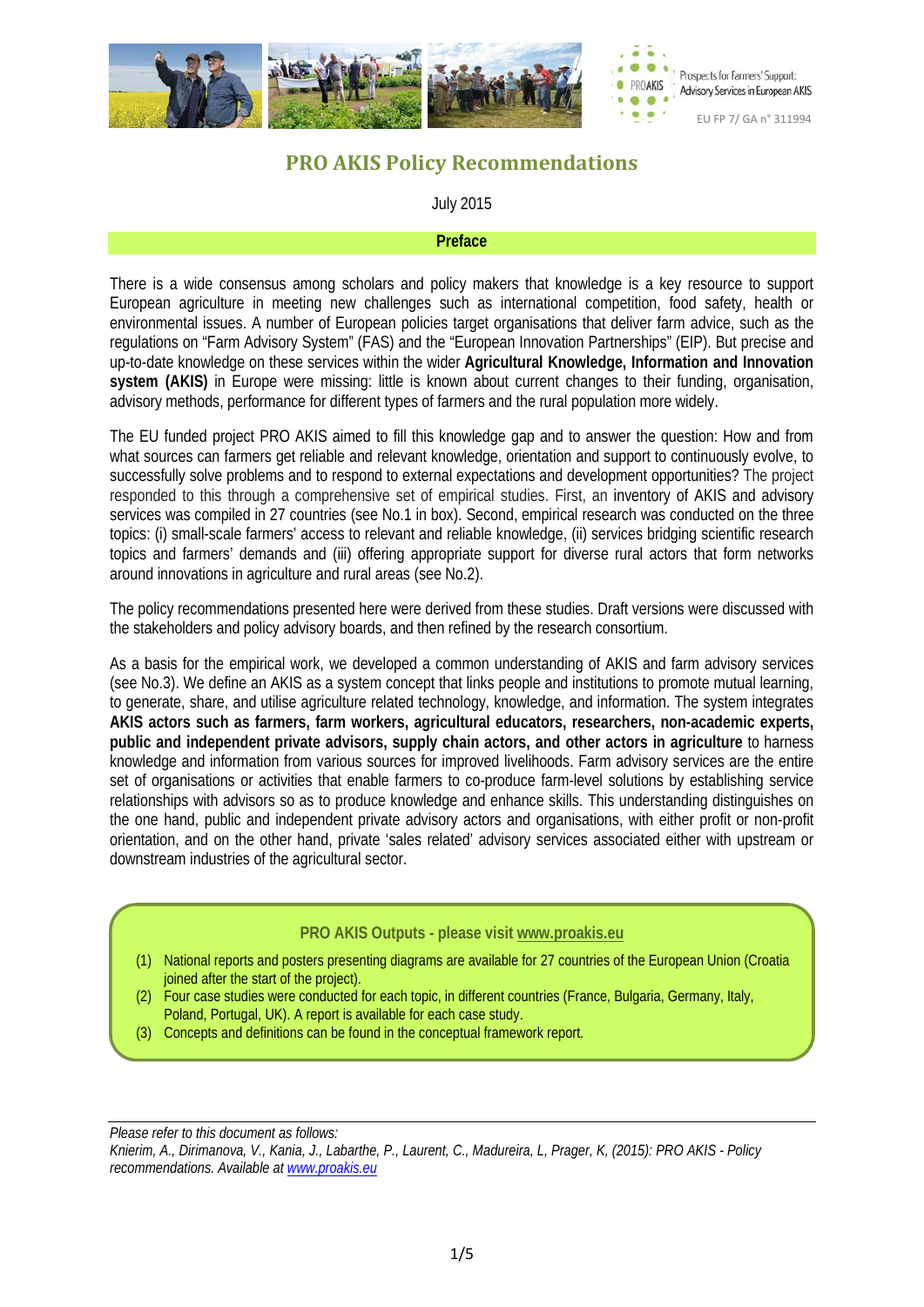

### **Policy design**

- **1. To support innovation processes in agriculture, policy measures should take into account the diversity of AKIS and ensure that measures target the appropriate level (national, regional) and type of intervention (e.g. structural funding, incentives).**
	- The AKIS concept encourages a systemic view on the complex structures and processes that make up a functioning knowledge exchange among various actors in society. From theory, fundamentally different understandings of AKIS, and herein farm advice provision, are available and can entail different policy instruments (e.g. process-based understanding leading to innovation support; infrastructure-based understanding leading to institutional funding). Policy makers should consider these different understandings as complementary, since the policy instruments derived from them could be combined effectively in practice.
	- PRO AKIS focused on national AKIS infrastructures in Europe, compiled systematic knowledge about them and made their institutional diversity visible in the form of diagrams [\(www.proakis.eu](http://www.proakis.eu/) – the AKIS inventory). These differences between countries are expressions of historical legacies,country-specific socio-cultural conditions and an on-going trend towards more pluralistic systems. Hence, we recommend using the AKIS infrastructural concept for the monitoring of AKIS within the EU member states and to update the AKIS inventory at EU level regularly, as it thus reflects institutional changes in society and serves as a longitudinal database for the assessment of agricultural advisory and innovation support services.

### **2. Policies should encourage systematic evaluation to allow for comparative appraisal of knowledge systems and advisory services.**

PRO AKIS compiled systematic knowledge about AKIS and farm advisory services infrastructures in Europe and demonstrated the institutional diversity of AKIS throughout the member states. However, this knowledge is of general character and does not allow for comparative appraisals and quantification of judgements across the EU. As we observe a general lack of meaningful data on the one side, and an emerging attention to agricultural advisory services and innovation support activities on the other, and Rural Development Policies (RDP) tailored around these concerns, we recommend that policies should encourage evaluation for comparative appraisals of these services.

- Evaluation does not only support accountability, but also helps to better target policies. Different goals can be pursued with evaluation (to measure effectiveness, to understand mechanisms or to promote participatory learning with shared assessments) and a broad range of methods are available in that respect. Such evaluation could help to avoid duplication of investment and to identify what knowledge can be shared across countries because of its general nature (e.g. good practice for training advisors).
- In addition, indicators to be used in systematic monitoring and evaluation need to be discussed and agreed. Particular attention needs to be paid to clarify who is benefitting from services and knowledge provision, in a context of rapid and fundamental structural change in agriculture (increase in farm size and capital; existence of small farms and part-time farmers; changes in farm labour composition). For example, although different types of farm workers (regular salaried workers, casual workers, migrants) are increasingly important in EU agriculture they have not received public attention so far.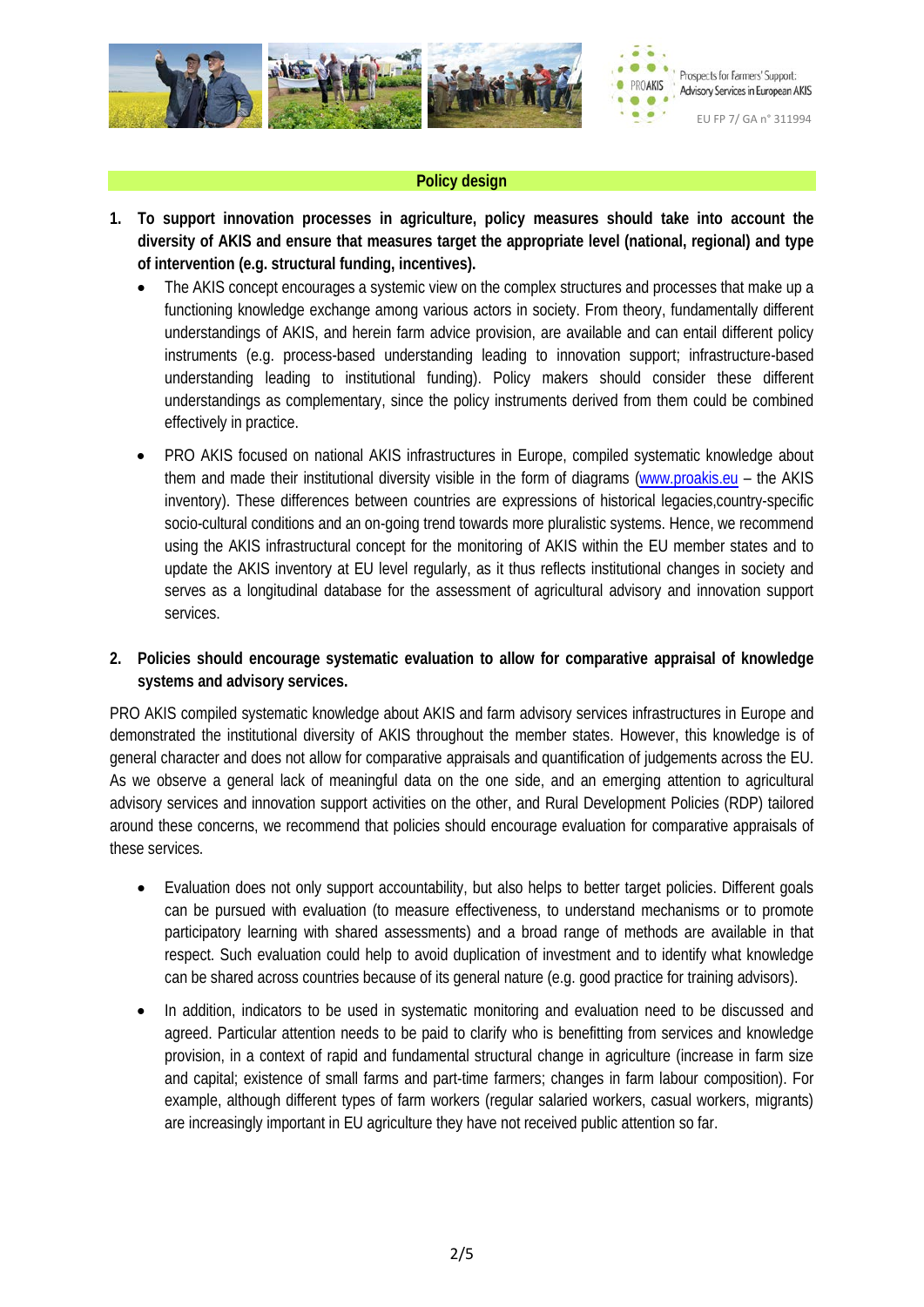

### **Governance of AKIS**

- **3. The AKIS concept should be promoted for national and regional-level use as a diagnostic tool for knowledge exchange by public actors and policy makers. Utilising the AKIS concept will allow to identify strengths and weaknesses of knowledge flows and interaction in national and regional AKIS.**
	- The PRO AKIS inventory revealed that the AKIS concept is appropriate to systematically guide the characterisation of infrastructures and coordinating mechanisms, supporting the analysis of system integration and fragmentation. Such diagnoses should be undertaken as basis for targeted governmental interventions to support different types of cooperation between AKIS actors in solving problems.
	- In terms of decision making for rural development, policy makers would benefit from developing competencies in AKIS diagnosis so they can identify and describe the relevant actors (education, research, advisory services, public and private knowledge providers and users etc.) for a certain agricultural topic/sector. This would allow them to recognise strengths and weaknesses, and to identify gaps and missing interactions among actors as indicators for knowledge flow performance. Special attention should be paid to divergent knowledge needs of farm-level actors, according to e.g. farm size, gender, education level or professional orientations.

### **4. Policy should encourage research practice which values knowledge exchange with end users, especially farmers, and the orientation towards their needs.**

In today's academic system, basic knowledge produced in universities and research institutes is not easily passed on to other AKIS stakeholders, so that 'translation' and 'adaptation' measures and services are necessary to provide practical knowledge. The PRO AKIS case studies showed that these services can be assumed by e.g. applied research bodies, experimental stations, demonstration farms and targeted advisory services. It is hence recommended that policy makers:

- support applied research in its various forms. The case studies showed that applied research is considered as very relevant among AKIS actors; it is used by advisory services and various types of farmers, and there should be public support for the production and utilisation of practical and localspecific knowledge;
- encourage dialogue between research and end-users of scientific knowledge in order to better integrate their needs in research orientation;
- promote different innovative ways of bridging research and practice: multi-actor research projects, joint science-practice evaluation on AKIS related issue, or EIP Agri related operational groups etc.

These approaches are complementary and all are worth being supported. While this support is primarily national, a reflection should be opened at the European level to identify areas where economies of scale and joint efforts are possible (e.g. through systematic reviews of academic literature).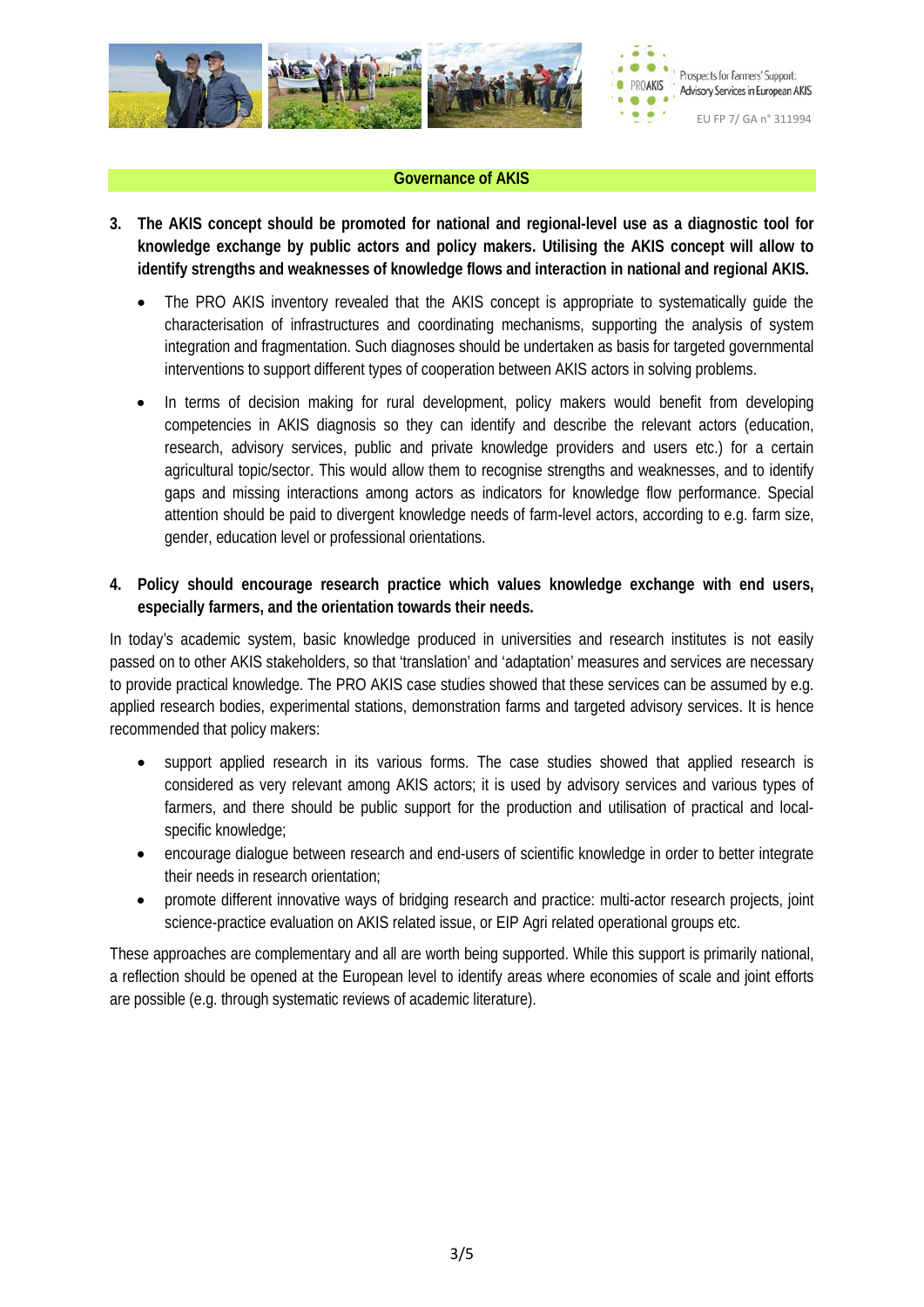

### **Support for specific actors (advisors, farmers, networks)**

- **5. A long-term perspective is required to maintain advisory services that provide public goods where there is no other funding mechanism for their provision. Advisory service infrastructure or public support of independent private advisory services should be maintained.**
	- Publicly funded advisory services are required to ensure knowledge flows between public research and farms, especially small-scale and/or resource-poor farms. Support should be targeted towards the most important gaps or weaknesses within a specific AKIS at national or regional level (e.g. priority setting following an AKIS diagnosis).
	- This public support concerns both the front-office dimension of services (access to services for different categories of agricultural populations), and their back-office dimension (scientific monitoring, research & development investments and production of knowledge on public good issues for farmers and AKIS actors).
		- Publicly funded advisory services are required in regions dominated by independent private advisory services, in order to ensure that advice on public goods is provided.
		- **Publicly funded advisory services are also required in regions without independent private** advisory services, to ensure basic service provision on a range of topics.
	- There is a variety of organisational options for publicly funding knowledge flows, ranging from traditional advisory service provision to policy induced rural networks, maintenance or implementation of experimental stations, demonstration and monitor farms, to providing financial support for farmers to use independent private advisory services. Possible conflicts of interest should be considered when funding non independent private advisors (e.g. pesticide companies getting funding for training farmers to use pesticides, nurseries selling particular plant varieties)
	- Public infrastructure can include platforms for knowledge exchange, coordinating multiple suppliers of advisory services, research/education institutions and other AKIS actors. Such basic public support should encourage innovative models for holistic provision of advice, i.e. seeing the farming enterprise as a whole, integrating public good and economic advice, as well as addressing social and psychological dimensions of farming practices.
- **6. Support training and education for AKIS actors and the development of certification schemes to create transparency about the quality of advisory services.**
	- The diversity of public and private advisory service providers as well as the funding opportunities for advisory services in rural development measures make it necessary to introduce and further develop certification and/or accreditation schemes. An EU-wide discussion is required to establish the profession of 'agricultural advisor' with a corresponding curriculum.
	- Lifelong learning and training for AKIS actors (including farmers and advisors) need to be developed, for example on new skills and competences, knowledge recycling, understanding of new social contexts, crisis counselling, and networking.
	- Training on innovative technical, social and organisational topics, market trends and opportunities arising from societal demands, as well as on new policies and regulations should be provided to multiple AKIS actors: public and independent private advisors, input suppliers, farmers, farm workers, and lay experts.